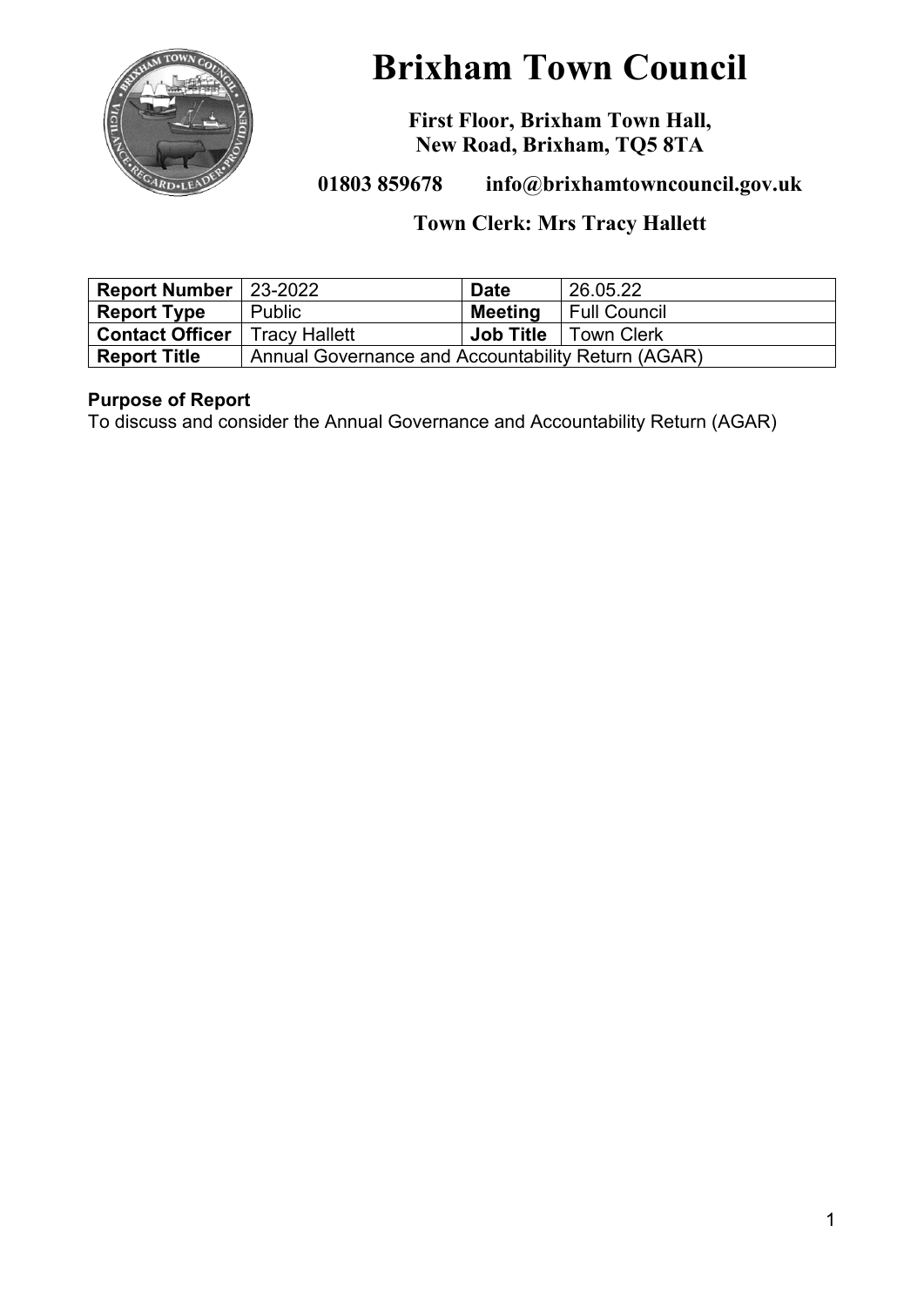#### **Annual Internal Audit Report 2021/22**

*Please refer to the Internal Auditor's Covering Letter in Report 24-2022 regarding "not covered" items.*

#### **Brixham Town Council**

https://www.brixhamtowncouncil.gov.uk/

During the financial year ended 31 March 2022, this authority's internal auditor acting independently and on the basis of an assessment of risk, carried out a selective assessment of compliance with the relevant procedures and controls in operation and obtained appropriate evidence from the authority.

The internal audit for 2021/22 has been carried out in accordance with this authority's needs and planned coverage. On the basis of the findings in the areas examined, the internal audit conclusions are summarised in this table. Set out below are the objectives of internal control and alongside are the internal audit conclusions on whether, in all significant respects, the control objectives were being achieved throughout the financial year to a standard adequate to meet the needs of this authority.

| v<br>A. Appropriate accounting records have been properly kept throughout the financial year.<br><b>B.</b> This authority complied with its financial regulations, payments were supported by invoices, all<br>v<br>expenditure was approved and VAT was appropriately accounted for.<br>C. This authority assessed the significant risks to achieving its objectives and reviewed the adequacy<br>$\mathbf{v}$<br>of arrangements to manage these.<br>D. The precept or rates requirement resulted from an adequate budgetary process; progress against<br>$\mathbf{v}$<br>the budget was regularly monitored; and reserves were appropriate.<br>E. Expected income was fully received, based on correct prices, properly recorded and promptly<br>v<br>banked; and VAT was appropriately accounted for.<br>F. Petty cash payments were properly supported by receipts, all petty cash expenditure was approved<br>v<br>and VAT appropriately accounted for.<br>G. Salaries to employees and allowances to members were paid in accordance with this authority's<br>V<br>approvals, and PAYE and NI requirements were properly applied.<br>V<br>H. Asset and investments registers were complete and accurate and properly maintained.<br>v<br>I. Periodic bank account reconciliations were properly carried out during the year.<br>J. Accounting statements prepared during the year were prepared on the correct accounting basis (receipts<br>$\checkmark$<br>and payments or income and expenditure), agreed to the cash book, supported by an adequate audit<br>trail from underlying records and where appropriate debtors and creditors were properly recorded.<br>K. If the authority certified itself as exempt from a limited assurance review in 2020/21, it met the<br>exemption criteria and correctly declared itself exempt. (If the authority had a limited assurance<br>review of its 2020/21 AGAR tick "not covered")<br>L. The authority publishes information on a free to access website/webpage up to date at the time of<br>the internal audit in accordance with any relevant transparency code requirements<br>M. The authority, during the previous year (2020-21) correctly provided for the period for the exercise of<br>$\mathbf{v}$<br>public rights as required by the Accounts and Audit Regulations (evidenced by the notice published<br>on the website and/or authority approved minutes confirming the dates set).<br>N. The authority has complied with the publication requirements for 2020/21 AGAR<br>v<br>(see AGAR Page 1 Guidance Notes).<br>No<br>Not applicable<br>Yes:<br>O. (For local councils only)<br>v | Internal control objective                                                              | Yes | No <sup>*</sup> | Not<br>covered** |
|---------------------------------------------------------------------------------------------------------------------------------------------------------------------------------------------------------------------------------------------------------------------------------------------------------------------------------------------------------------------------------------------------------------------------------------------------------------------------------------------------------------------------------------------------------------------------------------------------------------------------------------------------------------------------------------------------------------------------------------------------------------------------------------------------------------------------------------------------------------------------------------------------------------------------------------------------------------------------------------------------------------------------------------------------------------------------------------------------------------------------------------------------------------------------------------------------------------------------------------------------------------------------------------------------------------------------------------------------------------------------------------------------------------------------------------------------------------------------------------------------------------------------------------------------------------------------------------------------------------------------------------------------------------------------------------------------------------------------------------------------------------------------------------------------------------------------------------------------------------------------------------------------------------------------------------------------------------------------------------------------------------------------------------------------------------------------------------------------------------------------------------------------------------------------------------------------------------------------------------------------------------------------------------------------------------------------------------------------------------------------------------------------------------------------------------------------------------------------------------------------------------------------------------------------------------------------------------------------------------------------------------------------------------|-----------------------------------------------------------------------------------------|-----|-----------------|------------------|
|                                                                                                                                                                                                                                                                                                                                                                                                                                                                                                                                                                                                                                                                                                                                                                                                                                                                                                                                                                                                                                                                                                                                                                                                                                                                                                                                                                                                                                                                                                                                                                                                                                                                                                                                                                                                                                                                                                                                                                                                                                                                                                                                                                                                                                                                                                                                                                                                                                                                                                                                                                                                                                                               |                                                                                         |     |                 |                  |
|                                                                                                                                                                                                                                                                                                                                                                                                                                                                                                                                                                                                                                                                                                                                                                                                                                                                                                                                                                                                                                                                                                                                                                                                                                                                                                                                                                                                                                                                                                                                                                                                                                                                                                                                                                                                                                                                                                                                                                                                                                                                                                                                                                                                                                                                                                                                                                                                                                                                                                                                                                                                                                                               |                                                                                         |     |                 |                  |
|                                                                                                                                                                                                                                                                                                                                                                                                                                                                                                                                                                                                                                                                                                                                                                                                                                                                                                                                                                                                                                                                                                                                                                                                                                                                                                                                                                                                                                                                                                                                                                                                                                                                                                                                                                                                                                                                                                                                                                                                                                                                                                                                                                                                                                                                                                                                                                                                                                                                                                                                                                                                                                                               |                                                                                         |     |                 |                  |
|                                                                                                                                                                                                                                                                                                                                                                                                                                                                                                                                                                                                                                                                                                                                                                                                                                                                                                                                                                                                                                                                                                                                                                                                                                                                                                                                                                                                                                                                                                                                                                                                                                                                                                                                                                                                                                                                                                                                                                                                                                                                                                                                                                                                                                                                                                                                                                                                                                                                                                                                                                                                                                                               |                                                                                         |     |                 |                  |
|                                                                                                                                                                                                                                                                                                                                                                                                                                                                                                                                                                                                                                                                                                                                                                                                                                                                                                                                                                                                                                                                                                                                                                                                                                                                                                                                                                                                                                                                                                                                                                                                                                                                                                                                                                                                                                                                                                                                                                                                                                                                                                                                                                                                                                                                                                                                                                                                                                                                                                                                                                                                                                                               |                                                                                         |     |                 |                  |
|                                                                                                                                                                                                                                                                                                                                                                                                                                                                                                                                                                                                                                                                                                                                                                                                                                                                                                                                                                                                                                                                                                                                                                                                                                                                                                                                                                                                                                                                                                                                                                                                                                                                                                                                                                                                                                                                                                                                                                                                                                                                                                                                                                                                                                                                                                                                                                                                                                                                                                                                                                                                                                                               |                                                                                         |     |                 |                  |
|                                                                                                                                                                                                                                                                                                                                                                                                                                                                                                                                                                                                                                                                                                                                                                                                                                                                                                                                                                                                                                                                                                                                                                                                                                                                                                                                                                                                                                                                                                                                                                                                                                                                                                                                                                                                                                                                                                                                                                                                                                                                                                                                                                                                                                                                                                                                                                                                                                                                                                                                                                                                                                                               |                                                                                         |     |                 |                  |
|                                                                                                                                                                                                                                                                                                                                                                                                                                                                                                                                                                                                                                                                                                                                                                                                                                                                                                                                                                                                                                                                                                                                                                                                                                                                                                                                                                                                                                                                                                                                                                                                                                                                                                                                                                                                                                                                                                                                                                                                                                                                                                                                                                                                                                                                                                                                                                                                                                                                                                                                                                                                                                                               |                                                                                         |     |                 |                  |
|                                                                                                                                                                                                                                                                                                                                                                                                                                                                                                                                                                                                                                                                                                                                                                                                                                                                                                                                                                                                                                                                                                                                                                                                                                                                                                                                                                                                                                                                                                                                                                                                                                                                                                                                                                                                                                                                                                                                                                                                                                                                                                                                                                                                                                                                                                                                                                                                                                                                                                                                                                                                                                                               |                                                                                         |     |                 |                  |
|                                                                                                                                                                                                                                                                                                                                                                                                                                                                                                                                                                                                                                                                                                                                                                                                                                                                                                                                                                                                                                                                                                                                                                                                                                                                                                                                                                                                                                                                                                                                                                                                                                                                                                                                                                                                                                                                                                                                                                                                                                                                                                                                                                                                                                                                                                                                                                                                                                                                                                                                                                                                                                                               |                                                                                         |     |                 |                  |
|                                                                                                                                                                                                                                                                                                                                                                                                                                                                                                                                                                                                                                                                                                                                                                                                                                                                                                                                                                                                                                                                                                                                                                                                                                                                                                                                                                                                                                                                                                                                                                                                                                                                                                                                                                                                                                                                                                                                                                                                                                                                                                                                                                                                                                                                                                                                                                                                                                                                                                                                                                                                                                                               |                                                                                         |     |                 |                  |
|                                                                                                                                                                                                                                                                                                                                                                                                                                                                                                                                                                                                                                                                                                                                                                                                                                                                                                                                                                                                                                                                                                                                                                                                                                                                                                                                                                                                                                                                                                                                                                                                                                                                                                                                                                                                                                                                                                                                                                                                                                                                                                                                                                                                                                                                                                                                                                                                                                                                                                                                                                                                                                                               |                                                                                         |     |                 |                  |
|                                                                                                                                                                                                                                                                                                                                                                                                                                                                                                                                                                                                                                                                                                                                                                                                                                                                                                                                                                                                                                                                                                                                                                                                                                                                                                                                                                                                                                                                                                                                                                                                                                                                                                                                                                                                                                                                                                                                                                                                                                                                                                                                                                                                                                                                                                                                                                                                                                                                                                                                                                                                                                                               |                                                                                         |     |                 |                  |
|                                                                                                                                                                                                                                                                                                                                                                                                                                                                                                                                                                                                                                                                                                                                                                                                                                                                                                                                                                                                                                                                                                                                                                                                                                                                                                                                                                                                                                                                                                                                                                                                                                                                                                                                                                                                                                                                                                                                                                                                                                                                                                                                                                                                                                                                                                                                                                                                                                                                                                                                                                                                                                                               |                                                                                         |     |                 |                  |
|                                                                                                                                                                                                                                                                                                                                                                                                                                                                                                                                                                                                                                                                                                                                                                                                                                                                                                                                                                                                                                                                                                                                                                                                                                                                                                                                                                                                                                                                                                                                                                                                                                                                                                                                                                                                                                                                                                                                                                                                                                                                                                                                                                                                                                                                                                                                                                                                                                                                                                                                                                                                                                                               |                                                                                         |     |                 |                  |
|                                                                                                                                                                                                                                                                                                                                                                                                                                                                                                                                                                                                                                                                                                                                                                                                                                                                                                                                                                                                                                                                                                                                                                                                                                                                                                                                                                                                                                                                                                                                                                                                                                                                                                                                                                                                                                                                                                                                                                                                                                                                                                                                                                                                                                                                                                                                                                                                                                                                                                                                                                                                                                                               | Trust funds (including charitable) - The council met its responsibilities as a trustee. |     |                 |                  |
| For any other risk areas identified by this authority adequate controls existed (list any other risk areas on separate sheets if needed).                                                                                                                                                                                                                                                                                                                                                                                                                                                                                                                                                                                                                                                                                                                                                                                                                                                                                                                                                                                                                                                                                                                                                                                                                                                                                                                                                                                                                                                                                                                                                                                                                                                                                                                                                                                                                                                                                                                                                                                                                                                                                                                                                                                                                                                                                                                                                                                                                                                                                                                     |                                                                                         |     |                 |                  |
| Date(s) internal audit undertaken<br>Name of person who carried out the internal audit                                                                                                                                                                                                                                                                                                                                                                                                                                                                                                                                                                                                                                                                                                                                                                                                                                                                                                                                                                                                                                                                                                                                                                                                                                                                                                                                                                                                                                                                                                                                                                                                                                                                                                                                                                                                                                                                                                                                                                                                                                                                                                                                                                                                                                                                                                                                                                                                                                                                                                                                                                        |                                                                                         |     |                 |                  |
| 26/04/2021<br>16/02/2022<br>DBIMMAYYY<br>Kevin Rose ACMA - IAC Audit & Consultancy Ltd                                                                                                                                                                                                                                                                                                                                                                                                                                                                                                                                                                                                                                                                                                                                                                                                                                                                                                                                                                                                                                                                                                                                                                                                                                                                                                                                                                                                                                                                                                                                                                                                                                                                                                                                                                                                                                                                                                                                                                                                                                                                                                                                                                                                                                                                                                                                                                                                                                                                                                                                                                        |                                                                                         |     |                 |                  |

Signature of person who carried out the internal audit

\*If the response is 'no' please state the implications and action being taken to address any weakness in control identified (add separate sheets if needed).

\*\*Note: If the response is 'not covered' please state when the most recent internal audit work was done in this area and when it is next planned; or, if coverage is not required, the annual internal audit report must explain why not (add separate sheets if needed).

20/05/2022

Date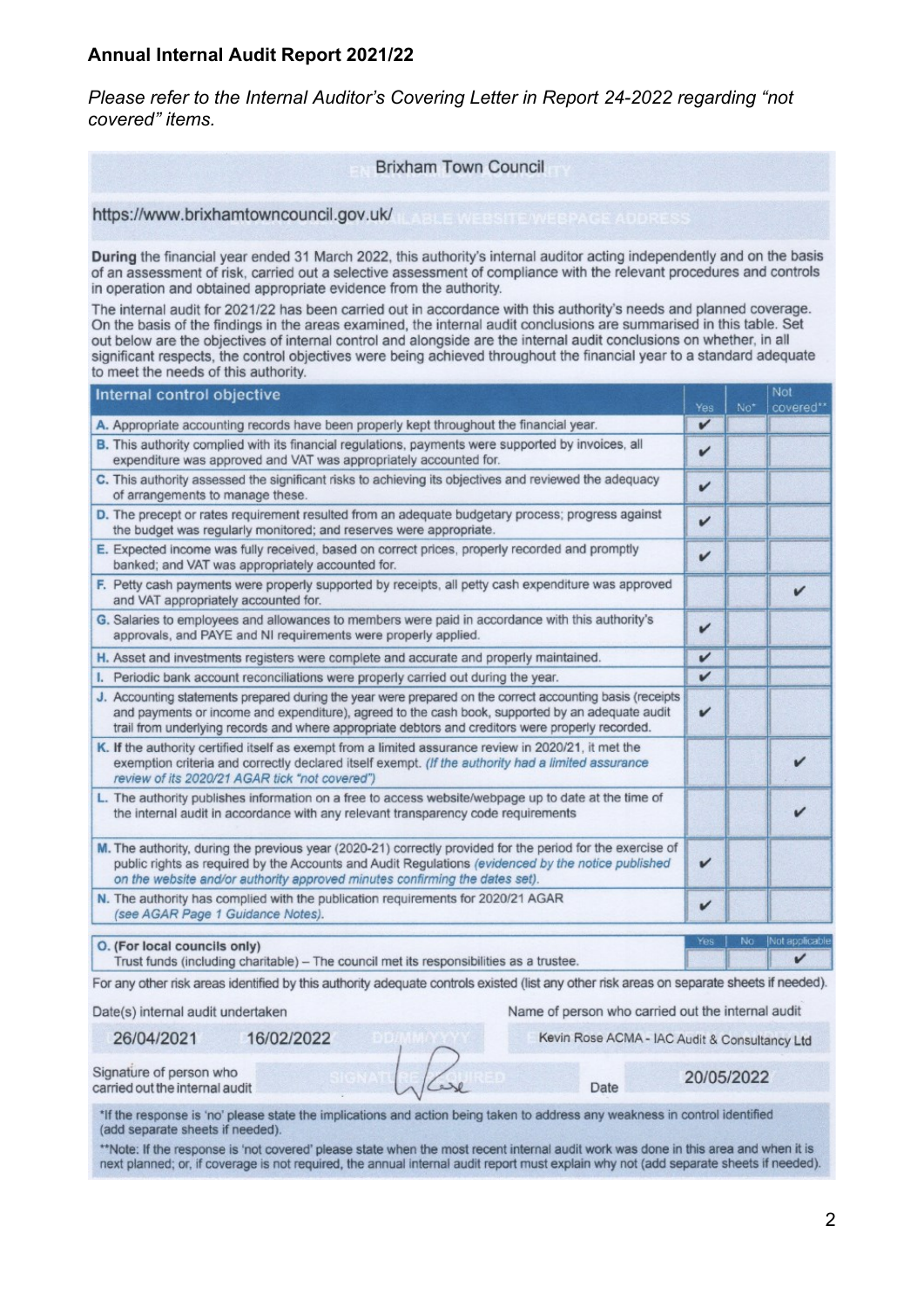#### **Section One: Annual Governance**

We acknowledge as the members of:

# **Brixham Town Council**

our responsibility for ensuring that there is a sound system of internal control, including arrangements for the preparation of the Accounting Statements. We confirm, to the best of our knowledge and belief, with respect to the Accounting Statements for the year ended 31 March 2022, that:

| Agreed                                                                                                                                                                                                                                                                                                         |              |           |                                                                                                                                                                                               |                                                                                                                                 |  |
|----------------------------------------------------------------------------------------------------------------------------------------------------------------------------------------------------------------------------------------------------------------------------------------------------------------|--------------|-----------|-----------------------------------------------------------------------------------------------------------------------------------------------------------------------------------------------|---------------------------------------------------------------------------------------------------------------------------------|--|
| Yes                                                                                                                                                                                                                                                                                                            |              | $No*$     | 'Yes' means that this authority:                                                                                                                                                              |                                                                                                                                 |  |
| 1. We have put in place arrangements for effective financial<br>management during the year, and for the preparation of<br>the accounting statements.                                                                                                                                                           | $\checkmark$ |           |                                                                                                                                                                                               | prepared its accounting statements in accordance<br>with the Accounts and Audit Regulations.                                    |  |
| 2. We maintained an adequate system of internal control<br>including measures designed to prevent and detect fraud<br>and corruption and reviewed its effectiveness.                                                                                                                                           |              |           | its charge.                                                                                                                                                                                   | made proper arrangements and accepted responsibility<br>for safeguarding the public money and resources in                      |  |
| 3. We took all reasonable steps to assure ourselves<br>that there are no matters of actual or potential<br>non-compliance with laws, regulations and Proper<br>Practices that could have a significant financial effect<br>on the ability of this authority to conduct its<br>business or manage its finances. |              |           | has only done what it has the legal power to do and has<br>complied with Proper Practices in doing so.                                                                                        |                                                                                                                                 |  |
| 4. We provided proper opportunity during the year for<br>the exercise of electors' rights in accordance with the<br>requirements of the Accounts and Audit Regulations.                                                                                                                                        |              |           | during the year gave all persons interested the opportunity to<br>inspect and ask questions about this authority's accounts.                                                                  |                                                                                                                                 |  |
| 5. We carried out an assessment of the risks facing this<br>authority and took appropriate steps to manage those<br>risks, including the introduction of internal controls and/or<br>external insurance cover where required.                                                                                  |              |           | considered and documented the financial and other risks it<br>faces and dealt with them properly.                                                                                             |                                                                                                                                 |  |
| 6. We maintained throughout the year an adequate and<br>effective system of internal audit of the accounting<br>records and control systems.                                                                                                                                                                   |              |           | arranged for a competent person, independent of the financial<br>controls and procedures, to give an objective view on whether<br>internal controls meet the needs of this smaller authority. |                                                                                                                                 |  |
| 7. We took appropriate action on all matters raised<br>in reports from internal and external audit.                                                                                                                                                                                                            |              |           | responded to matters brought to its attention by internal and<br>external audit.                                                                                                              |                                                                                                                                 |  |
| 8. We considered whether any litigation, liabilities or<br>commitments, events or transactions, occurring either<br>during or after the year-end, have a financial impact on<br>this authority and, where appropriate, have included them<br>in the accounting statements.                                     |              |           | disclosed everything it should have about its business activity<br>during the year including events taking place after the year<br>end if relevant.                                           |                                                                                                                                 |  |
| 9. (For local councils only) Trust funds including<br>charitable. In our capacity as the sole managing<br>trustee we discharged our accountability<br>responsibilities for the fund(s)/assets, including<br>financial reporting and, if required, independent<br>examination or audit.                         | Yes          | <b>No</b> | N/A                                                                                                                                                                                           | has met all of its responsibilities where, as a body<br>corporate, it is a sole managing trustee of a local<br>trust or trusts. |  |

\*Please provide explanations to the external auditor on a separate sheet for each 'No' response and describe how the authority will address the weaknesses identified. These sheets must be published with the Annual Governance Statement.

| This Annual Governance Statement was approved at a<br>meeting of the authority on: | Signed by the Chairman and Clerk of the meeting where<br>approval was given: |                           |  |
|------------------------------------------------------------------------------------|------------------------------------------------------------------------------|---------------------------|--|
| DD/MM/YY                                                                           |                                                                              |                           |  |
|                                                                                    |                                                                              | <b>SIGNATURE REQUIRED</b> |  |
| and recorded as minute reference:                                                  | Chairman                                                                     |                           |  |
|                                                                                    |                                                                              |                           |  |
| <b>MINUTE REFERENCE</b>                                                            | Clerk                                                                        | <b>SIGNATURE REQUIRED</b> |  |

ENTER info@brixhamtowncouncil.gov.uk E ADDRESS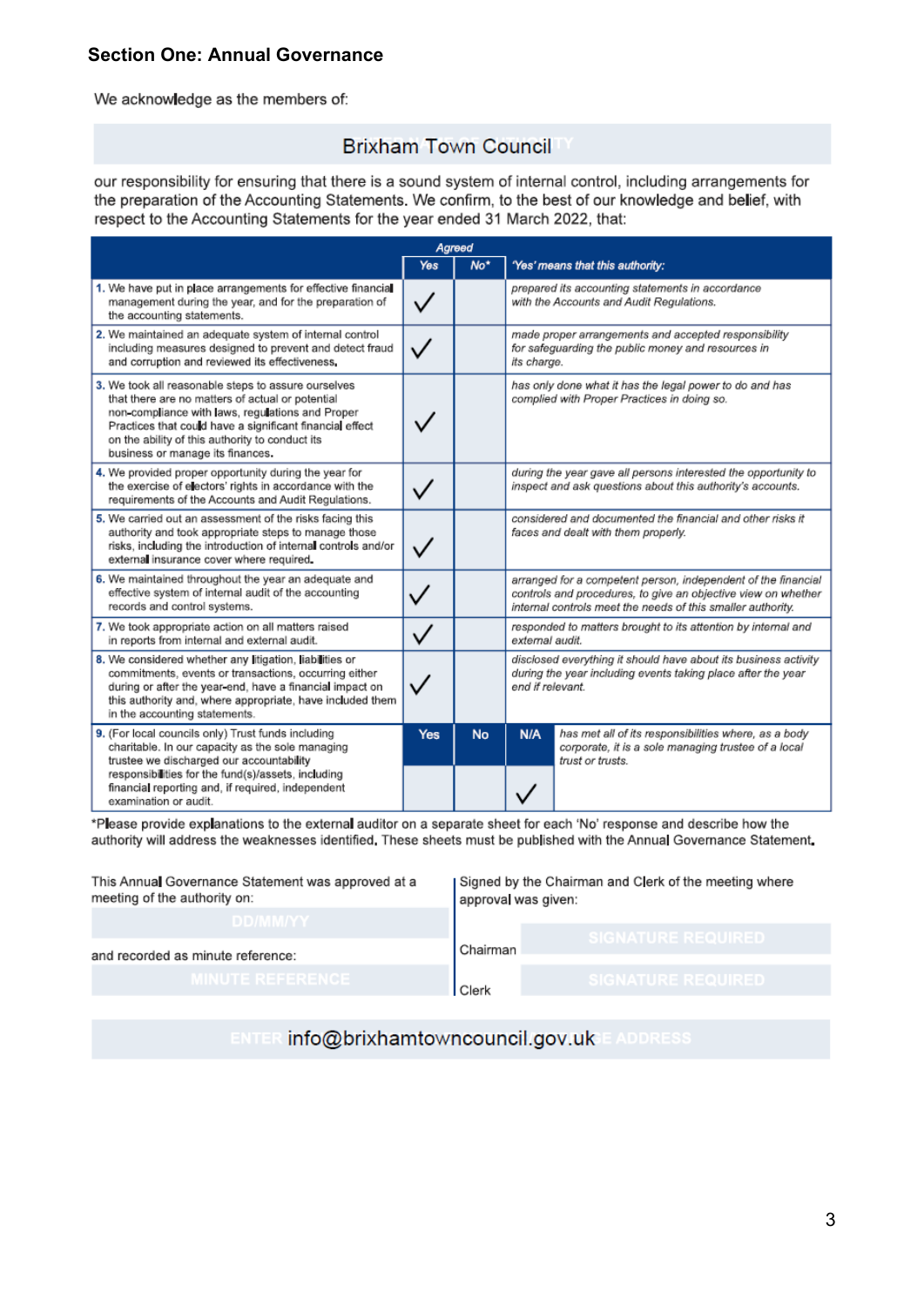|                                                                   | Year ending           |                       |         | Notes and guidance                                                                                                                                                                                               |  |                                                                                      |
|-------------------------------------------------------------------|-----------------------|-----------------------|---------|------------------------------------------------------------------------------------------------------------------------------------------------------------------------------------------------------------------|--|--------------------------------------------------------------------------------------|
|                                                                   | 31 March<br>2021<br>£ | 31 March<br>2022<br>£ |         | Please round all figures to nearest £1. Do not leave any<br>boxes blank and report £0 or Nil balances. All figures must<br>agree to underlying financial records.                                                |  |                                                                                      |
| 1. Balances brought<br>forward                                    | 351,149               | 491,840               |         | Total balances and reserves at the beginning of the year<br>as recorded in the financial records. Value must agree to<br>Box 7 of previous year.                                                                 |  |                                                                                      |
| 2. (+) Precept or Rates and<br>Levies                             | 355,006               | 355,218               |         | Total amount of precept (or for IDBs rates and levies)<br>received or receivable in the year. Exclude any grants<br>received.                                                                                    |  |                                                                                      |
| 3. (+) Total other receipts                                       | 125,765               | 95,387                |         | Total income or receipts as recorded in the cashbook less<br>the precept or rates/levies received (line 2). Include any<br>grants received.                                                                      |  |                                                                                      |
| 4. (-) Staff costs                                                | 183,746               | 185,465               |         | Total expenditure or payments made to and on behalf<br>of all employees. Include gross salaries and wages,<br>employers NI contributions, employers pension<br>contributions, gratuities and severance payments. |  |                                                                                      |
| 5. (-) Loan interest/capital<br>repayments                        | 0                     | 0                     |         | Total expenditure or payments of capital and interest<br>made during the year on the authority's borrowings (if any).                                                                                            |  |                                                                                      |
| 6. (-) All other payments                                         | 156,335               | 216,607               |         | Total expenditure or payments as recorded in the cash-<br>book less staff costs (line 4) and loan interest/capital<br>repayments (line 5).                                                                       |  |                                                                                      |
| 7. (=) Balances carried<br>forward                                | 491,840               | 540,373               |         |                                                                                                                                                                                                                  |  | Total balances and reserves at the end of the year. Must<br>equal (1+2+3) - (4+5+6). |
| 8. Total value of cash and<br>short term investments              | 504,730               |                       | 563,659 | The sum of all current and deposit bank accounts, cash<br>holdings and short term investments held as at 31 March -<br>To agree with bank reconciliation.                                                        |  |                                                                                      |
| 9. Total fixed assets plus<br>long term investments<br>and assets | 441,640               | 443,263               |         | The value of all the property the authority owns - it is made<br>up of all its fixed assets and long term investments as at<br>31 March.                                                                         |  |                                                                                      |
| 10. Total borrowings                                              | 0<br>0                |                       |         | The outstanding capital balance as at 31 March of all loans<br>from third parties (including PWLB).                                                                                                              |  |                                                                                      |
| 11. (For Local Councils Only)<br>Disclosure note re Trust funds   | Yes                   | No                    | N/A     | The Council, as a body corporate, acts as sole trustee for<br>and is responsible for managing Trust funds or assets.                                                                                             |  |                                                                                      |
| (including charitable)                                            |                       |                       |         | N.B. The figures in the accounting statements above do<br>not include any Trust transactions.                                                                                                                    |  |                                                                                      |

### **Brixham Town Council**

I certify that for the year ended 31 March 2022 the Accounting Statements in this Annual Governance and Accountability Return have been prepared on either a receipts and payments or income and expenditure basis following the guidance in Governance and Accountability for Smaller Authorities - a Practitioners' Guide to Proper Practices and present fairly the financial position of this authority.

Signed by Responsible Financial Officer before being presented to the authority for approval

I confirm that these Accounting Statements were approved by this authority on this date:

as recorded in minute reference:

Signed by Chairman of the meeting where the Accounting Statements were approved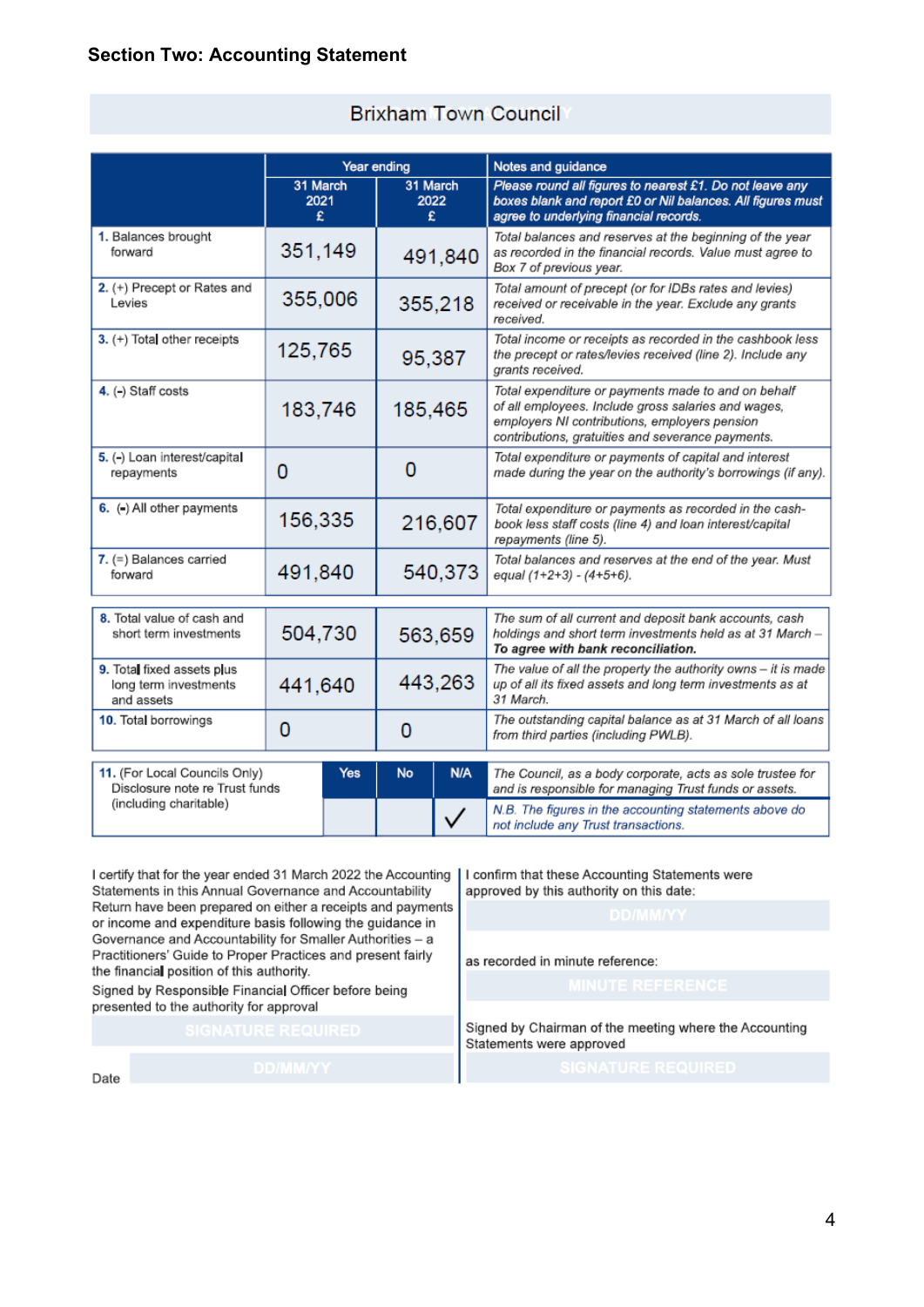#### **Exercise of Public Rights**

The dates set by the smaller authority as appropriate which must be 30 working days (i.e. Monday – Friday only, and not Bank Holidays) inclusive and must include the first 10 working days of July 2021.

The external auditor has suggested the following dates: Monday 14 June – Friday 23 July 2021 and therefore, the notice will be published on the Council website and noticeboard on Friday 11th June 2021.

# **Smaller authority name: Brixham Town Council**

#### **NOTICE OF PUBLIC RIGHTS AND PUBLICATION OF UNAUDITED ANNUAL GOVERNANCE & ACCOUNTABILITY RETURN**

## **ACCOUNTS FOR THE YEAR ENDED 31 MARCH 2022**

## **Local Audit and Accountability Act 2014 Sections 26 and 27 The Accounts and Audit Regulations 2015 (SI 2015/234)**

| <b>NOTICE</b>                                                                                                                                                                                                                                                                                                                                                                                                                                                                                                                                                                                                                                                                                                                                                                                                                                                                      | <b>NOTES</b>                                                                                                                                                                          |
|------------------------------------------------------------------------------------------------------------------------------------------------------------------------------------------------------------------------------------------------------------------------------------------------------------------------------------------------------------------------------------------------------------------------------------------------------------------------------------------------------------------------------------------------------------------------------------------------------------------------------------------------------------------------------------------------------------------------------------------------------------------------------------------------------------------------------------------------------------------------------------|---------------------------------------------------------------------------------------------------------------------------------------------------------------------------------------|
| 1. Date of announcement Friday 10th June 2022(a)<br>2. Each year the smaller authority's Annual Governance and Accountability<br>Return (AGAR) needs to be reviewed by an external auditor appointed by<br>Smaller Authorities' Audit Appointments Ltd. The unaudited AGAR has been<br>published with this notice. As it has yet to be reviewed by the appointed<br>auditor, it is subject to change as a result of that review.<br>Any person interested has the right to inspect and make copies of the<br>accounting records for the financial year to which the audit relates and all<br>books, deeds, contracts, bills, vouchers, receipts and other documents<br>relating to those records must be made available for inspection by any person<br>interested. For the year ended 31 March 2021, these documents will be<br>available on reasonable notice by application to: | (a) Insert date of placing of the notice<br>which must be not less than 1 day<br>before the date in (c) below                                                                         |
| (b) Mrs Tracy Hallett, Town Clerk<br>Town Hall, New Road, Brixham TQ5 8TA<br>T: 01803 859678 E: info@brixhamtowncouncil.gov.uk                                                                                                                                                                                                                                                                                                                                                                                                                                                                                                                                                                                                                                                                                                                                                     | (b) Insert name, position and<br>address/telephone number/ email<br>address, as appropriate, of the Clerk or<br>other person to which any person may<br>apply to inspect the accounts |
| commencing on (c) __ Monday 13 June 2021                                                                                                                                                                                                                                                                                                                                                                                                                                                                                                                                                                                                                                                                                                                                                                                                                                           | (c) Insert date, which must be at least 1<br>day after the date of announcement in<br>(a) above and at least 30 working days<br>before the date appointed in (d) below                |
| and ending on (d) ___Friday 22 July 2021 ______________                                                                                                                                                                                                                                                                                                                                                                                                                                                                                                                                                                                                                                                                                                                                                                                                                            |                                                                                                                                                                                       |
| 3. Local government electors and their representatives also have:                                                                                                                                                                                                                                                                                                                                                                                                                                                                                                                                                                                                                                                                                                                                                                                                                  | (d) The inspection period between (c)<br>and (d) must be 30 working days<br>inclusive and must include the first 10<br>working days of July.                                          |
| The opportunity to question the appointed auditor about the accounting<br>records; and                                                                                                                                                                                                                                                                                                                                                                                                                                                                                                                                                                                                                                                                                                                                                                                             |                                                                                                                                                                                       |
| The right to make an objection which concerns a matter in respect of which<br>the appointed auditor could either make a public interest report or apply to<br>the court for a declaration that an item of account is unlawful. Written notice<br>of an objection must first be given to the auditor and a copy sent to the<br>smaller authority.                                                                                                                                                                                                                                                                                                                                                                                                                                                                                                                                   |                                                                                                                                                                                       |
| The appointed auditor can be contacted at the address in paragraph 4 below<br>for this purpose between the above dates only.                                                                                                                                                                                                                                                                                                                                                                                                                                                                                                                                                                                                                                                                                                                                                       |                                                                                                                                                                                       |
| 4. The smaller authority's AGAR is subject to review by the appointed auditor<br>under the provisions of the Local Audit and Accountability Act 2014, the<br>Accounts and Audit Regulations 2015 and the NAO's Code of Audit Practice<br>2015. The appointed auditor is:                                                                                                                                                                                                                                                                                                                                                                                                                                                                                                                                                                                                           |                                                                                                                                                                                       |